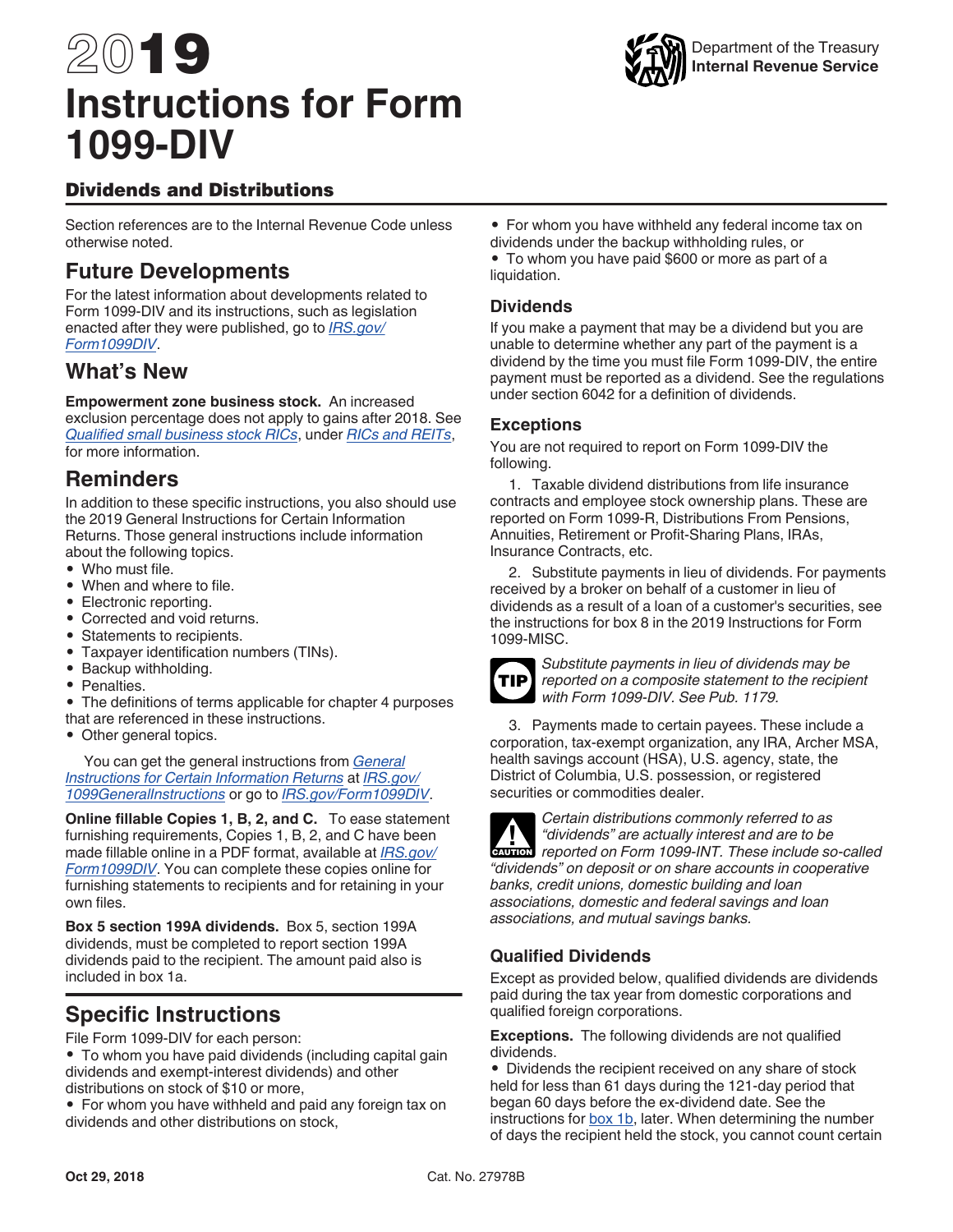<span id="page-1-0"></span>days during which the recipient's risk of loss was diminished. The ex-dividend date is the first date following the declaration of a dividend on which the purchaser of a stock is not entitled to receive the next dividend payment. When counting the number of days the recipient held the stock, include the day the recipient disposed of the stock but not the day the recipient acquired it.

• Dividends attributable to periods totaling more than 366 days that the recipient received on any share of preferred stock held for less than 91 days during the 181-day period that began 90 days before the ex-dividend date. See the instructions for [box 1b,](#page-3-0) later. When determining the number of days the recipient held the stock, you cannot count certain days during which the recipient's risk of loss was diminished. Preferred dividends attributable to periods totaling less than 367 days are subject to the 61-day holding period rule above.

• Dividends that relate to payments that the recipient is obligated to make with respect to short sales or positions in substantially similar or related property.

• Dividends paid by a regulated investment company (RIC) that are not treated as qualified dividend income under section 854.

• Dividends paid by a real estate investment trust (REIT) that are not treated as qualified dividend income under section 857(c).

• Deductible dividends paid on employer securities. See *Section 404(k) Dividends*, later.

*Qualified foreign corporation.* A foreign corporation is a qualified foreign corporation if it is:

1. Incorporated in a possession of the United States, or

2. Eligible for benefits of a comprehensive income tax treaty with the United States that the Treasury Department determines is satisfactory for this purpose and that includes an exchange of information program.

*For a list of income tax treaties of the United States that (a) are comprehensive, (b) include an information exchange program, and (c) have been determined by the Treasury Department to be satisfactory for this purpose, see Notice 2011-64, 2011-37 I.R.B. 231, available at [IRS.gov/irb/2011-37\\_IRB#NOT-2011-64](https://www.irs.gov/irb/2011-37_IRB#NOT-2011-64).* **TIP**

If the foreign corporation does not meet either (1) or (2) above, then it may be treated as a qualified foreign corporation for any dividend paid by the corporation if the stock associated with the dividend paid is readily tradable on an established securities market in the United States. See Notice 2003-71, 2003-43 I.R.B. 922, available at *[IRS.gov/irb/](https://www.irs.gov/irb/2003-43_IRB#NOT-2003-71) [2003-43\\_IRB#NOT-2003-71](https://www.irs.gov/irb/2003-43_IRB#NOT-2003-71)*, for more information on when a stock may be considered to be readily tradable. For additional requirements that must be met, see Notice 2006-3, 2006-3 I.R.B. 306, available at *[IRS.gov/irb/](https://www.irs.gov/irb/2006-03_IRB#NOT-2006-3) [2006-03\\_IRB#NOT-2006-3](https://www.irs.gov/irb/2006-03_IRB#NOT-2006-3)*.

A foreign corporation will not be considered a qualified foreign corporation if:

1. The foreign corporation is a passive foreign investment company (as defined in section 1297) for the taxable year in which the dividend was paid or the prior year, or

2. The foreign corporation first became a surrogate foreign corporation (as defined in section 7874(a)(2)(B)) after December 22, 2017, but is not treated as a domestic corporation under section 7874(b).

*For guidance on the extent to which distributions, inclusions, and other amounts received by, or included in the income of, individual shareholders as ordinary income from foreign corporations subject to certain anti-deferral regimes may be treated as qualified dividends, see Notice 2004-70, 2004-44 I.R.B. 724, available at [IRS.gov/irb/2004-44\\_IRB#NOT-2004-70](https://www.irs.gov/irb/2004-44_IRB#NOT-2004-70).* **TIP**

#### **Section 404(k) Dividends**

Report as ordinary dividends in box 1a of Form 1099-DIV payments of 404(k) dividends directly from the corporation to the plan participants or their beneficiaries.

Section 404(k) dividends are not subject to backup withholding. Also, these dividends are not eligible for the reduced capital gains rates (see *[Exceptions](#page-0-0)* under *[Qualified](#page-0-0) [Dividends](#page-0-0)*, earlier).

# **RICs and REITs**

**Qualified dividends.** If any part of the total ordinary dividends reported in box 1a is qualified dividends, report the qualified dividends in box 1b.

*For guidance pertaining to dividends of RICs and REITs, see Notice 2004-39, 2004-22 I.R.B. 982 (capital gain dividends of RICs and REITs), available at [IRS.gov/node/48546#NOT-2004-39](https://www.irs.gov/node/48546#NOT-2004-39), modified by Notice 2015-41, 2015-24 I.R.B. 1058 (capital gain distributions of RICs), available at [IRS.gov/irb/2015-24\\_IRB#NOT-2015-41](https://www.irs.gov/irb/2015-24_IRB#NOT-2015-41), and Rev. Rul. 2005-31, 2005-21 I.R.B. 1084 (limitations applicable to dividends received from RICs), available at [IRS.gov/irb/2005-21\\_IRB#RR-2005-31.](https://www.irs.gov/irb/2005-21_IRB#RR-2005-31)* **TIP**

**Dividend payment delayed until January.** If a RIC or a REIT declares a dividend in October, November, or December payable to shareholders of record on a specified date in such a month, the dividends are treated as paid by the RIC or REIT and received by the recipients on December 31 of such year as long as the dividends are actually paid by the RIC or REIT during January of the following year. Report the dividends on Form 1099-DIV for the year preceding the January they are actually paid. See sections 852(b)(7) and 857(b)(9) for RICs and REITs, respectively.

If a dividend paid in January is subject to backup withholding, withhold when the dividend is actually paid. Therefore, backup withhold in January, deposit the withholding when appropriate, and reflect it on Form 945, Annual Return of Withheld Federal Income Tax, for the year withheld. However, since the dividend is reportable on Form 1099-DIV for the prior year, the related backup withholding also is reportable on the prior year Form 1099-DIV.

**Qualified small business stock—RICs.** Under section 1202, a 50% exclusion may be allowed on the gain from the sale or exchange of qualified small business stock issued after August 10, 1993, and held for more than 5 years. A 60% exclusion may be allowed if the stock is empowerment zone business stock acquired after December 21, 2000, but not on gain attributable to periods after December 31, 2018. For qualified small business stock acquired after February 17, 2009, and before September 28, 2010, the exclusion is 75%. For qualified small business stock acquired after September 27, 2010, and before January 1, 2014, the exclusion is 100%. For purposes of the 75% and 100% exclusions, the acquisition date shall be the first day on which the stock was held by the taxpayer determined after the application of section 1223.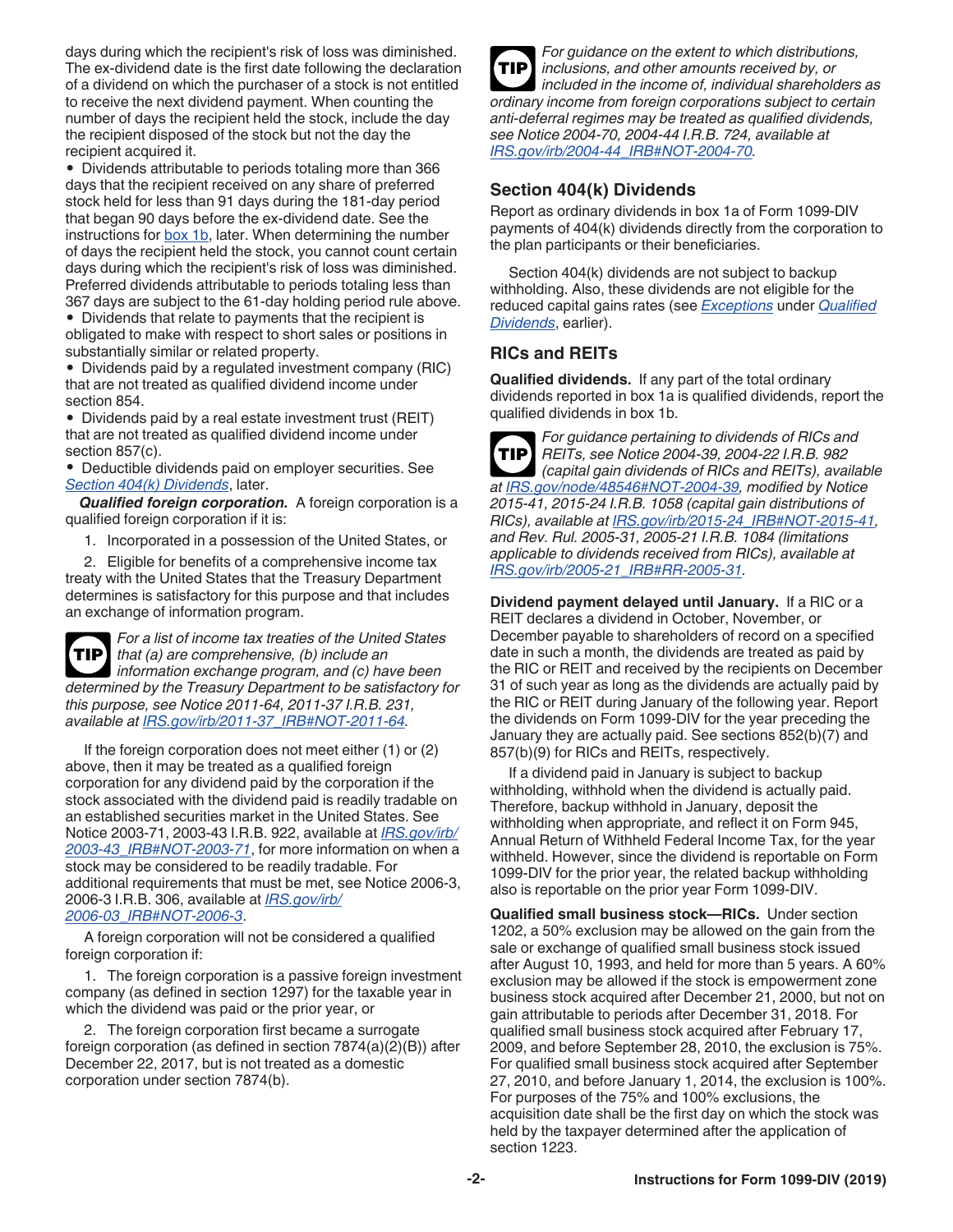If any part of the capital gain distribution reported in box 2a may qualify for this exclusion (taking into consideration the recipient's holding period), report the gain in box 2c, and furnish the recipient a statement that reports separately for each designated section 1202 gain the:

• Name of the corporation that issued the stock that was sold,

• Date(s) on which the RIC acquired the stock,

- Date sold,
- Recipient's part of the sales price,
- Recipient's part of the RIC's basis in the stock, and
- Amount of the recipient's section 1202 gain and the exclusion percentage.

**Qualified tax credit bonds.** If a RIC or REIT holds any qualified tax credit bonds, any interest that the RIC or REIT recognizes on the bonds is included in the RIC's or REIT's gross income. See section 54A and Notice 2009-15, 2009-6 I.R.B. 449, available at *[IRS.gov/irb/](https://www.irs.gov/irb/2009-06_IRB#NOT-2009-15)*

*[2009-06\\_IRB#NOT-2009-15](https://www.irs.gov/irb/2009-06_IRB#NOT-2009-15)*. RICs can make an election to distribute any credits allowed to shareholders or beneficiaries. Report tax credit bond credits distributed by a RIC or REIT on Form 1097-BTC. See section 853A.

If a RIC or REIT distributes any credits with respect to its stock, the RIC or REIT must report the distributed credits that are treated as dividends on Form 1099-DIV. See Notice 2010-28, available at *[IRS.gov/irb/](https://www.irs.gov/irb/2010-15_IRB#NOT-2010-28) [2010-15\\_IRB#NOT-2010-28](https://www.irs.gov/irb/2010-15_IRB#NOT-2010-28)*.

#### **Restricted Stock**

For information about reporting dividends on restricted stock, see Rev. Proc. 80-11, 1980-1 C.B. 616, distinguished by Rev. Proc. 83-38, 1983-1 C.B. 773, and Rev. Rul. 83-22, 1983-1 C.B. 17.

# **Widely Held Fixed Investment Trusts (WHFITs)**

Trustees and middlemen must report the gross amount of dividend income attributable to a trust income holder (TIH) in the appropriate box on Form 1099-DIV, if that amount exceeds \$10. If the trustee or middleman provides WHFIT information using the safe harbor rules in Regulations section 1.671-5(f)(1) or  $(g)(1)$ , the trustee or middleman must determine the amounts reported on all Forms 1099 under section  $1.671-5(f)(2)$  or  $(g)(2)$ , as appropriate.

**Due date exception and other requirements for furnishing the tax information statement to TIHs.** A tax information statement that includes the information provided to the IRS on all Forms 1099 filed for the calendar year with respect to the TIH's interest in the WHFIT, as well as additional information identified in Regulations section 1.671-5(e), must be provided to the TIHs. The written tax information statement furnished to the TIH for 2019 is due on or before **March 15, 2020**. The amount of an item of trust expense that is attributable to a TIH must be included on the tax information statement provided to the TIH and is not required to be included in box 5 on the Form 1099-DIV.

For more filing requirements, see the 2019 General Instructions for Certain Information Returns.

# **Statements to Recipients**

If you are required to file Form 1099-DIV, you must provide a statement to the recipient. For information about the requirement to furnish statements to recipients, see part M in the 2019 General Instructions for Certain Information Returns.

#### **Truncating recipient's TIN on payee statements.**

Pursuant to Regulations section 301.6109-4, all filers of this form may truncate a recipient's TIN (social security number (SSN), individual taxpayer identification number (ITIN), adoption taxpayer identification number (ATIN), or employer identification number (EIN)) on payee statements. Truncation is not allowed on any documents the filer files with the IRS. A payer's TIN may not be truncated on any form. See part J in the 2019 General Instructions for Certain Information Returns.

### **FATCA Filing Requirement Checkbox**

Check the box if you are a U.S. payer that is reporting on Form(s) 1099 (including reporting distributions in boxes 1 through 3 and 9 through 12 on this Form 1099-DIV) as part of satisfying your requirement to report with respect to a U.S. account for chapter 4 purposes as described in Regulations section 1.1471-4(d)(2)(iii)(A). In addition, check the box if you are an FFI reporting payments to a U.S. account pursuant to an election described in Regulations section 1.1471-4(d)(5)  $(i)(A)$ .

# **2nd TIN Not.**

You may enter an "X" in this box if you were notified by the IRS twice within 3 calendar years that the payee provided an incorrect taxpayer TIN. If you mark this box, the IRS will not send you any further notices about this account.

However, if you received both IRS notices in the same year, or if you received them in different years but they both related to information returns filed for the same year, do not check the box at this time. For purposes of the two-notices-in-3-years rule, you are considered to have received one notice and you are not required to send a second "B" notice to the taxpayer on receipt of the second notice. See part N in the 2019 General Instructions for Certain Information Returns for more information.



*For information on the TIN Matching System offered by the IRS, see* Items You Should Note *in the 2019 General Instructions for Certain Information Returns.*

# **Account Number**

The account number is required if you have multiple accounts for a recipient for whom you are filing more than one Form 1099-DIV. The account number also is required if you check the "FATCA filing requirement" box. See *FATCA Filing Requirement Checkbox*, earlier. Additionally, the IRS encourages you to designate an account number for all Forms 1099-DIV that you file. See part L in the 2019 General Instructions for Certain Information Returns.

# **Box 1a. Total Ordinary Dividends**

Enter dividends, including dividends from money market funds, net short-term capital gains from mutual funds, and other distributions on stock. Include reinvested dividends and section 404(k) dividends paid directly from the corporation. Include as a dividend the amount of the recipient's share of investment expenses that you report in box 5.